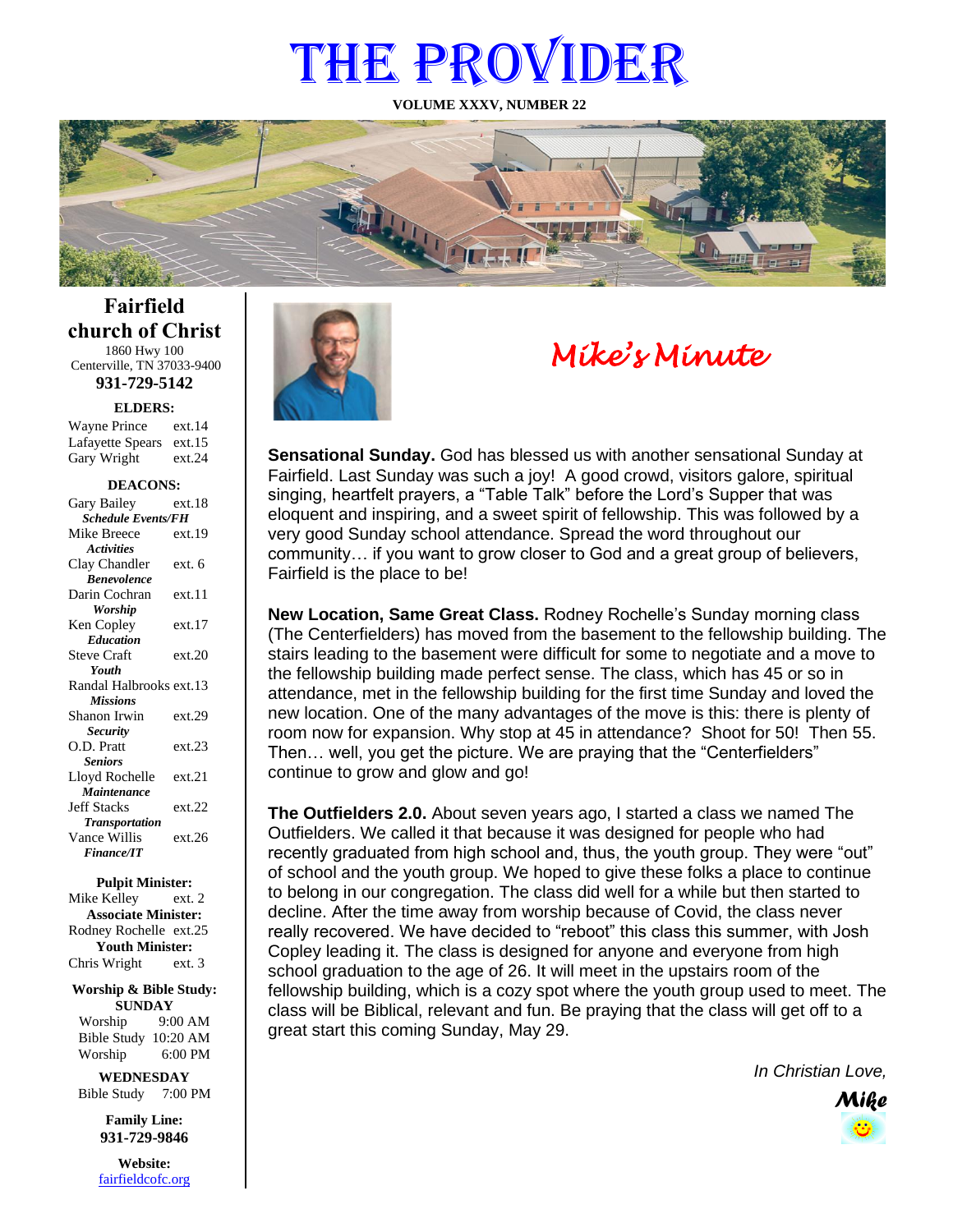

Josh Copley will begin a new bible class starting this Sunday in the former teen room upstairs in the fellowship hall for high school graduates and college through age 26.

**Ther** Rodney Rochelle's Sunday morning bible class is now meeting in the fellowship hall on Sunday morning.

This Sunday, May 29<sup>th</sup>, is our fifth Sunday with a pot luck meal in the fellowship hall following Bible Classes. Our contribution will be going to our building maintenance and our speaker for the day will be our own Rodney Rochelle. Afternoon worship will begin at 12:30 pm.



We express our sympathy to the family of **Bob McClellan** who passed away Wednesday. Bob's wife, Deborah, is a member here. No arrangements have been made at this time.



We want to thank all who came out for mom's  $95<sup>th</sup>$ birthday party. For all the cards, gifts, well wishes and fellowship, we thank you. She had such a good time and had a big smile for days! Thank you all!

**Hester Moss** & family

Fran Batts, Jewell Prince, Diane Coates, Joyce We thank you for the food and kindness that you so freely gave to each of our loved one. The food was delicious and the kindness was felt by all of us. Thanks so much! Joyce Fielder, Minnie Powers, Boyd, Sarah Hinson, Roberta Anderson, Kristie Jett, Sharon McCoy, Sandra Harrington, Martha Butler, Ruth Ann Carathers, Floy Cochran and Sheila Brady.

> God bless you all, The family of **Margaret Hudgins Cheryl Toy & Family**

I want to thank everyone so much that came to my 80<sup>th</sup> birthday Saturday. Was a great day seeing everyone whether you just dropped by or stayed and eat and visited. Was my best birthday ever and thank you, my Fairfield church family.

**Gerry Smith**



*Members:* Terry Duncan, Willie Powers, Brenda Stoltz, Janey Gilbert, Ralph Givens, Patsy Givens, Butch Sullivan, Deborah Peery, Lelia Mae Poore, Harry Totty, Dorothy Weatherspoon, Helen Shanes, Lou Dickens (is at Stallworth Rehab now for therapy), Paul Victory, Noble Victory (Life Care for rehab), Dewayne Victory & Jo Ann Totty.

*Friends & Family:* Jimmy Loveless, Helen Jerpe (grandmother of Dale Dillingham-breast cancer), Michael Harvill (brother of Keith-treatments for leg tumors), Jay Pickard, Anthony Stacks, Mary Spears, James Stoltz, Christians, missionaries, military personal & people in the Ukraine, Connie Johnston, Mark Walton, J.B. Brown, Nancy Clancy, Cruze Wright, Gus Gilreath, Willie Taylor (cancer has returned), Everett Kelly (NHC Dickson for rehab), Ray Weatherspoon (Trustpoint Rehab in Murfreesboro), Kevin Chandler, Jo James, Lucille Morphis, Wanda Gilliam Felts, Cody Crawford, Linda Goad, Doris & Marjorie Claud, Rebeca Mears, David Dansby (home on hospice), James Coates, Greg Zoller, Seth Williams, Elizabeth Dunn, Kelley Wilson, Billie Church, Daniel Spears, Ann Spencer, Thomas Brady, Donald Brady, Doris Elam, Neil Jobe, Donna Gaspard, Evan Boyd, Rita Stacks, Jimmy Jenkins, Ruby Church, Carolyn Nash, Kathy Swinford Coleman, Grayson Gunter, Jimmy George & William Dale Nash.

*Life Care:* Wilma Green, Francis Qualls, Hester Moss

*St. Thomas Hickman Nursing Home:* Barbara Beard (fell again), Naomi Bailey

*Olive Branch Senior Living, Dickson:* Martha Page



- **June 3 3<sup>rd</sup>-5<sup>th</sup> grade outing**
- **June 7 -** Middle/High School Devo, 6:30-8:30 @ FH
- **June 12 -** Puppet Show during evening service in Lift-off
- **June 17 -** Middle/High School outing
- **June 19 -** 3<sup>rd</sup>-5<sup>th</sup> grade Devo, during evening service @ FH
- **June 21 -** Middle/High School Devo, 6:30-8:30 @ FH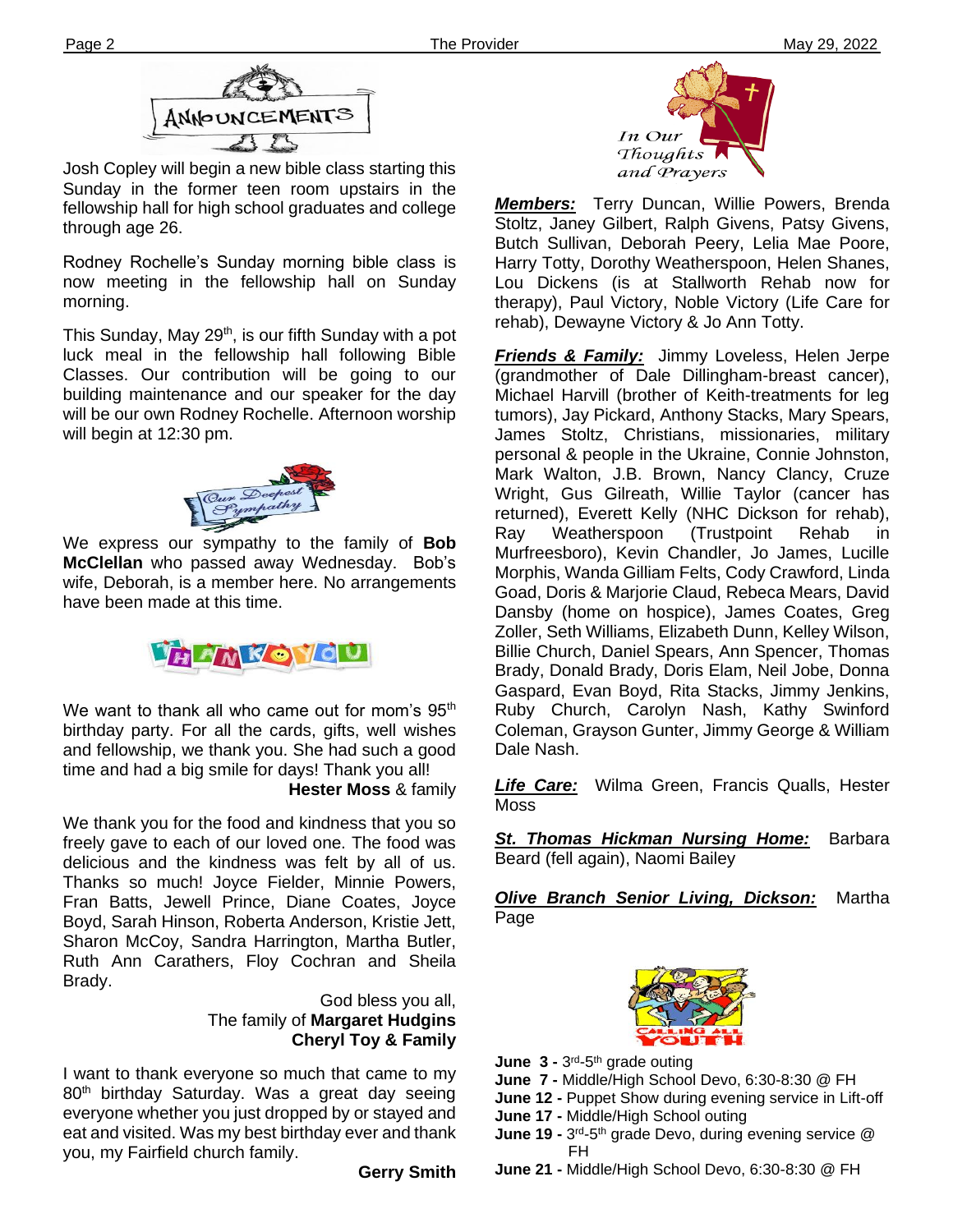

# **Center Fielders News** "The Price of Freedom"

 It seems that people have always been willing to pay the highest price imaginable for what they believe to be freedom. America has been no exception to this rule. During the American Revolution countless lives were lost and those that survived were forever changed. It seemed no price was too high for the independence they sought. Eventually the victory they had battled for was a reality. But this victory was no end in itself for, as we well know, physical liberty is fleeting and it offers no real peace.

 Spiritual freedom came with a price tag that far above what any man was able to pay. It cost the life of the dear Son of God, Jesus Christ. The sinless One shed His blood on the cross to atone for the sins of all men. But that is only provisional. Another cost needs to be paid if an individual is to benefit from Christ's sacrifice. It is death to self. As long as we are unwilling to surrender our own self-will, we remain in bondage to it.

 Dying to self and believing in Christ for personal redemption spells F-R-E-E-D-O-M. But for continued liberty, there is an ongoing cost. We need to deny ourselves, bear our cross daily, and follow Christ in obedience. We must continually say no to Satan, who desperately wants us to exchange true freedom for his counterfeit. I hope everyone will give thanks to our military this coming weekend for the freedom we have in America, but more importantly, give thanks to God for the Spiritual freedom we have in His Son, Jesus Christ.

 *Rodney Obey God and watch Him work,*

# FOR THE RECORD

|                           | <b>WEEK OF May 22, 2022</b> |  |
|---------------------------|-----------------------------|--|
| <b>MORNING WORSHIP</b>    | 219                         |  |
| <b>CONTRIBUTION:</b>      | \$5265                      |  |
| <b>2022 WEEKLY BUDGET</b> | \$4167                      |  |

# MEN TO SERVE may 29

## **SUNDAY MORNING:**

**Song Leader:** Darin Cochran  **Opening Prayer:** Norman George **Scripture Reading:** Kenneth Jett  **Scripture: Romans 8:28 Preside Lord's Supper:** Darin Cochran  **Alternates:** Gary Wright, Zack Harvill  **Announcements:** Darin Cochran  **Closing Prayer:** Boyce Cannon **Van Driver:** Jack Green 931-994-8317

## **SUNDAY EVENING:**

**Announcements:** no announcements **Scripture Reading:** Wallace Smith  **Scripture: Mark 8:27-30 Song Leader:** Gary Basford **Opening Prayer: Roy McCoy Lord's Supper:** no Lord's Supper **Closing Prayer:** Gary Bailey **Van Driver:** no driver

## **WEDNESDAY NIGHT:**

**Announcements:** Mike Batts **Song Leader:** Bobby McCoy **Opening Prayer:** Lafayette Spears **Invitation:** Mike Kelley  **Van Driver:** Chris Love 931-994-7855

# **Letter to Tom Gosser and the jail ministry team,**

I just want to say thanks to you for taking the time out of your life to help people like me. It gives me hope and joy to know that there are still people on this earth who still cares about another person's soul. God bless you and your family and loved ones. I will continue to keep you in my prayers as I know you will keep me in yours. Again, thanks my brother in Christ.

> Sincerely, **Nathan O'Neal Parrish**